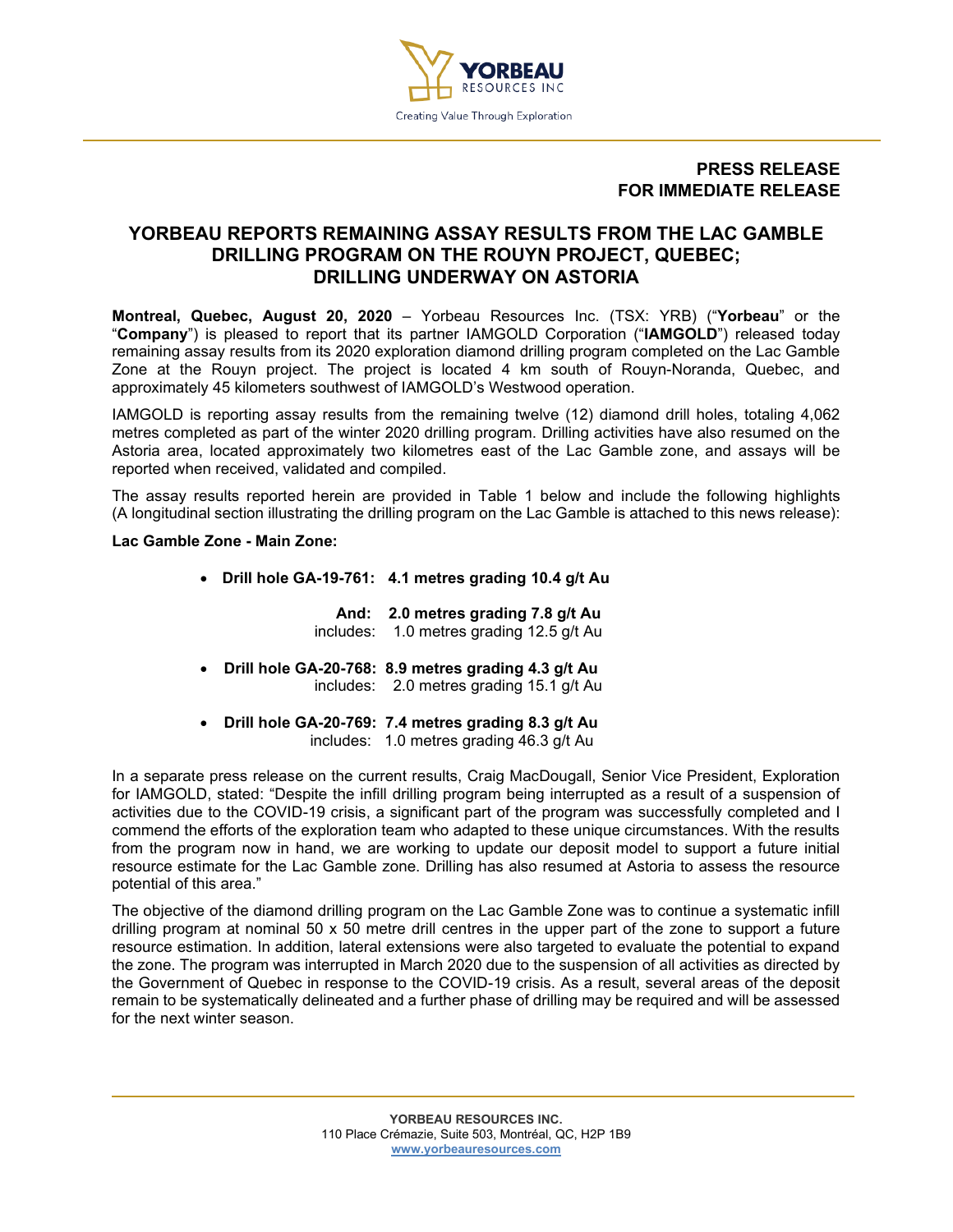The drilling program successfully intersected the targeted sheared Cadillac-Piché corridor, which hosts the Lac Gamble mineralized zone. The zone is associated with alteration varying from several metres to greater than ten metres in width, exhibiting variable carbonatization, fuchsite, silicification, crosscut by a network of white quartz and brown tourmaline stockwork veins and breccias. Gold mineralization occurs as small specks of visible free gold associated with minor sulphides in quartz-tourmaline veinlets.

### **Next Steps**

The implementation of COVID-19 safety protocols has permitted exploration drilling and field activities to resume after the temporarily suspension as directed by the Government of Quebec.

The remaining 2020 exploration program is designed to evaluate selected exploration targets in the area of the historic Astoria deposit and adjacent targets with up to 5,000 metres of additional diamond drilling planned. The objective of the program is to assess the continuity of mineralization for the potential to outline a resource. Assay results of this program will be reported once they are all received, validated and compiled.

The assay results from the drilling programs will be integrated with the existing geological, geochemical and structural information to support the development and refinement of a preliminary deposit model and the completion of a future mineral resource estimation of the Lac Gamble zone.

#### **About the Rouyn Project**

The Rouyn Property is located about 4 km south of Rouyn-Noranda, Quebec. With a long history of mining, the city of Rouyn-Noranda offers many advantages for mining and exploration, including political and social stability, good access and infrastructure, skilled mining personnel, and one of the most mining-friendly jurisdictions in the world.

The property covers a 12-kilometre stretch of the Cadillac-Larder Lake Break and contains four known gold deposits along the 6-km Augmitto-Astoria corridor situated on the western portion of the property. Two of the four deposits, Astoria and Augmitto, benefit from established underground infrastructure and have been the subject of technical reports that include resource estimates that were previously filed in accordance with Regulation NI 43-101.

The Lac Gamble zone is located between the Augmitto and the Astoria deposits. The exploration target potential at Lac Gamble is interpreted to be between 400,000 and 600,000 ounces of gold at a grade between 7.0 and 8.5 g/t Au. The potential quantity and grade of the exploration targets referred to are conceptual in nature and insufficient exploration work has been completed to define a mineral resource. The property may require significant future exploration to advance to a resource stage and there can be no certainty that the exploration target will result in a mineral resource being delineated. The exploration targets are consistent with similar deposits in the area, deposit models or derived from initial drilling results.

IAMGOLD signed a definitive option agreement in December 2018, whereby IAMGOLD has the option to acquire a 100% interest in the Project by making scheduled cash payments totaling C\$4 million and completing exploration expenditures totaling C\$9 million over a four-year period. Exploration programs must include the completion of a minimum of 20,000 metres of diamond drilling within the first two-years of the option. By the end of the expenditure period, IAMGOLD must complete a NI 43-101 compliant resource estimate, after which IAMGOLD, at its election, can purchase a 100% interest in the Project, subject to a 2% net smelter return production royalty, by paying Yorbeau the lesser of C\$15 per resource ounce or C\$30 million. IAMGOLD is in the second year of the option agreement.

## **Technical Information and Quality Control Notes**

The drilling results contained in this news release have been prepared in accordance with National Instrument 43-101 Standards of Disclosure for Mineral Projects. Work at Yorbeau is carried out under the supervision of Sylvain Lépine, M.Sc, P. Geo. He is a qualified person (as defined by NI 43-101) and has reviewed and approved the content of this release.

The design of the drilling program and interpretation of results is under the control of IAMGOLD's and Yorbeau's geological staff, including qualified persons employing strict protocols consistent with NI 43-101 and industry best practices. The sampling of, and assay data from, the drill core is monitored through the implementation of a quality assurance - quality control (QA-QC) program. Drill core (NQ size) is logged and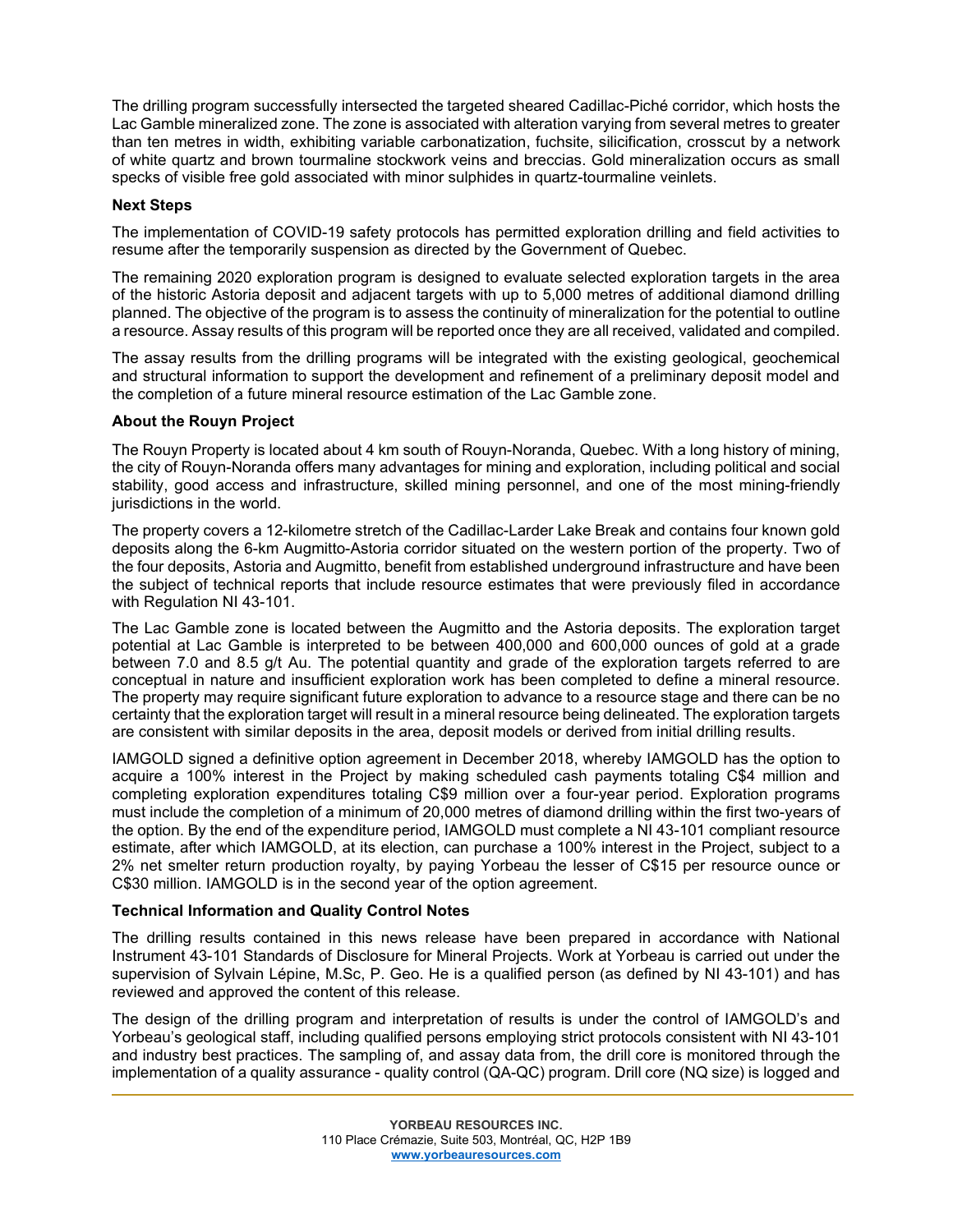samples are selected by geologists and then sawn in half with a diamond saw at the project site. Half of the core is retained at the site for reference purposes. Sample intervals may vary from half a metre to one and a half metres in length depending on the geological observations.

Half-core samples are packaged and transported in sealed bags to AGAT laboratories in Val d'Or, Quebec, and Mississauga, Ontario. Samples are coarse crushed to a -10 mesh and then a 1,000 gram split is pulverized to 95% passing -150 mesh. AGAT prepare analytical pulps at their facilities located in Val-d'Or and processed the pulps at their Mississauga laboratory which is ISO / IEC 17025:2005 certified by the Standards Council of Canada. Samples are analyzed using a standard fire assay with a 50 gram charge with an Atomic Absorption (AA) finish. For samples that return assay values over 3.0 grams per tonne, another pulp is taken and fire assayed with a gravimetric finish. Core samples showing visible gold or samples which have returned values greater than 10.0 grams per tonne are processed with a protocol involving fine grinding of the entire sample, followed by metallic screen analysis of the entire pulverized material. Insertion of duplicate, blanks and certified reference standards in the sample sequence is done in all drill holes for quality control.

#### **About Yorbeau Resources Inc.**

The Rouyn Property, wholly-owned by the Company, contains four known gold deposits in the 6-km-long Augmitto-Astoria corridor situated on the western portion of the property. The Company signed a definitive agreement in December 2018, whereby IAMGOLD has the option to acquire a 100% interest in the Rouyn property, and a major drilling program is underway. Two of the four deposits, Astoria and Augmitto, benefit from substantial underground infrastructure and have been the subject of technical reports that include resource estimates and that were filed in accordance with Regulation 43-101. In 2015, the Company expanded its exploration property portfolio by acquiring strategic base metal properties in prospective areas of the Abitibi Belt of Quebec that feature infrastructure favourable for mining development. The newly acquired base metal properties include the Scott Project, which bears important mineral resources (see the press release dated March 30, 2017) and on which a positive Preliminary Economic Assessment was recently completed.

For additional information on the Company, consult its website at www.yorbeauresources.com.

## **For further information, please contact:**

G. Bodnar Jr. (G. Bodnar Jr. Sylvain Lépine, M.Sc, P. George Sylvain Lépine, M.Sc, P. George Sylvain Lépine, M<br>President, Chief Financial Officer (Sylvain Lice-President Exploration, President, Chief Financial Officer The Vice-President Exploration<br>Yorbeau Resources Inc. Northeau Resources Inc. Yorbeau Resources Inc. [gbodnar@yorbeauresources.com](mailto:gbodnar@yorbeauresources.com) slepine@yorbeauresources.com<br>Tel: 514-384-2202 Tel: 819-277-0577

Tel: 819-277-0577

Toll free in North America: 1-855-384-2202

*Forward-looking statements: Except for statement of historical fact, all statements in this news release, including without limitation, regarding the prospects of the Rouyn project, drilling results, future plans and objectives are forward-looking statements which involve risks and uncertainties. There can be no assurance that such statements will prove to be accurate; actual results and future events could differ materially from those anticipated in such statements. Yorbeau disclaims any obligation to update such forward-looking statements, other than as required by applicable securities laws.*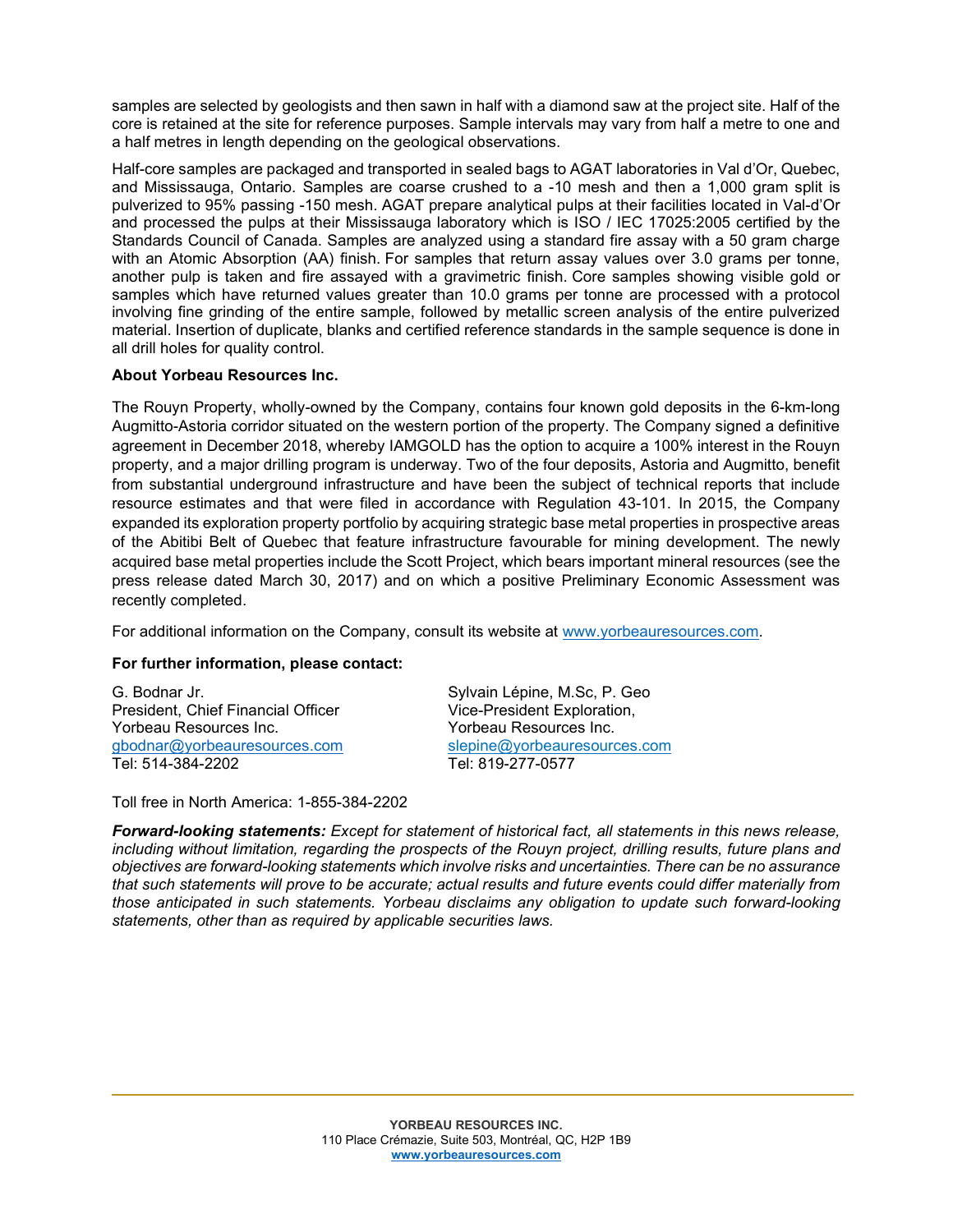| Table 1: Rouyn Project Drilling Results - 2020 Lac Gamble Drilling program |                   |           |           |           |            |                   |                        |        |          |                                     |                      |                       |
|----------------------------------------------------------------------------|-------------------|-----------|-----------|-----------|------------|-------------------|------------------------|--------|----------|-------------------------------------|----------------------|-----------------------|
| Hole No.                                                                   | UTM NAD83 Zone 17 |           |           | <b>AZ</b> | <b>DIP</b> | Depth /<br>length | from                   | To     | Interval | <b>True</b><br>Width <sup>(1)</sup> | Au <sup>(2)(3)</sup> | <b>NOTE</b>           |
|                                                                            | Easting           | Northing  | Elevation | (°)       | (°)        | (m)               | (m)                    | (m)    | (m)      | (m)                                 | (g/t)                |                       |
| GA-19-709W3                                                                | 644 395           | 5 339 907 | 3 0 6 7   | 154       | $-72$      | 327.00            | 468.00                 | 477.00 | 9.00     | 7.60                                | 2.07                 | Main zone             |
| Including (3)                                                              |                   |           |           |           |            |                   | 473.00                 | 475.00 | 2.00     | 1.69                                | 5.05                 |                       |
|                                                                            |                   |           |           |           |            |                   | 537.40                 | 538.40 | 1.00     | 0.85                                | 2.05                 | Footwall zone         |
| GA-14-635W                                                                 | 644 333           | 5 339 883 | 3 0 5 4   | 171       | $-75$      | 294.00            | 457.25                 | 458.55 | 1.30     | 1.02                                | 1.57                 | Hangingwall zone      |
|                                                                            |                   |           |           |           |            |                   | 467.00                 | 469.00 | 2.00     | 1.59                                | 7.70                 | Main zone             |
| GA-20-757                                                                  | 644 649           | 5 339 899 | 3 2 8 3   | 186       | $-66$      | 380.30            | No significant results |        |          |                                     |                      |                       |
| GA-20-761                                                                  | 644 783           | 5 339 807 | 3 2 8 4   | 182       | $-70$      | 271.10            | 186.00                 | 190.10 | 4.10     | 2.86                                |                      | 10.40 Main zone       |
|                                                                            |                   |           |           |           |            |                   | 195.10                 | 200.30 | 5.20     | 3.64                                | 1.05                 |                       |
|                                                                            |                   |           |           |           |            |                   | 209.60                 | 211.60 | 2.00     | 1.41                                | 7.75                 |                       |
| Including (3)                                                              |                   |           |           |           |            |                   | 209.60                 | 210.60 | 1.00     | 0.70                                | 12.50                |                       |
|                                                                            |                   |           |           |           |            |                   | 217.10                 | 218.60 | 1.50     | 1.06                                | 1.57                 |                       |
| GA-20-762                                                                  | 644 371           | 5 339 768 | 3 2 8 8   | 183       | $-72$      | 282.00            | 228.00                 | 229.00 | 1.00     | 0.73                                |                      | 6.67 Main zone        |
|                                                                            |                   |           |           |           |            |                   | 235.30                 | 240.30 | 5.00     | 3.65                                | 1.16                 |                       |
| GA-20-764                                                                  | 644 544           | 5 339 727 | 3 2 8 4   | 182       | $-66$      | 192.00            | 139.00                 | 140.00 | 1.00     | 0.73                                |                      | 2.34 Main zone        |
| GA-20-765                                                                  | 644 493           | 5 339 782 | 3 2 8 8   | 183       | $-66$      | 276.00            | 174.10                 | 175.20 | 1.10     | 0.84                                |                      | 1.12 Hangingwall zone |
|                                                                            |                   |           |           |           |            |                   | 211.60                 | 215.60 | 4.00     | 3.16                                |                      | 1.76 Main zone        |
| GA-20-766                                                                  | 644 846           | 5 339 932 | 3 2 8 3   | 138       | $-71$      | 381.00            | 308.85                 | 312.35 | 3.50     | 2.62                                |                      | 0.99 Hangingwall zone |
|                                                                            |                   |           |           |           |            |                   | 320.30                 | 324.10 | 3.80     | 2.86                                |                      | 3.87 Main zone        |
| Including (3)                                                              |                   |           |           |           |            |                   | 320.30                 | 321.30 | 1.00     | 0.75                                | 10.10                |                       |
|                                                                            |                   |           |           |           |            |                   | 328.00                 | 329.00 | 1.00     | 0.76                                | 2.20                 |                       |
|                                                                            |                   |           |           |           |            |                   | 332.00                 | 333.00 | 1.00     | 0.76                                | 1.31                 |                       |
|                                                                            |                   |           |           |           |            |                   | 338.50                 | 339.50 | 1.00     | 0.76                                | 2.06                 |                       |
|                                                                            |                   |           |           |           |            |                   | 352.50                 | 359.00 | 6.50     | 4.95                                |                      | 1.67 Footwall zone    |
| GA-20-767                                                                  | 644 839           | 5 339 940 | 3 2 8 4   | 156       | $-70$      | 390.00            | 352.00                 | 354.70 | 2.70     | 1.98                                |                      | 1.56 Main zone        |
| GA-20-768                                                                  | 644 788           | 5 339 920 | 3 2 8 4   | 183       | $-58$      | 345.00            | 275.00                 | 277.00 | 2.00     | 1.74                                |                      | 4.05 Hangingwall zone |
|                                                                            |                   |           |           |           |            |                   | 285.70                 | 294.60 | 8.90     | 7.77                                |                      | 4.34 Main zone        |
| Including (3)                                                              |                   |           |           |           |            |                   | 286.70                 | 288.70 | 2.00     | 1.75                                | 15.10                |                       |
| GA-20-769                                                                  | 644 823           | 5 339 936 | 3 2 8 4   | 184       | $-55$      | 342.00            | 277.00                 | 278.50 | 1.50     | 1.30                                |                      | 1.08 Hangingwall zone |
|                                                                            |                   |           |           |           |            |                   | 293.70                 | 301.10 | 7.40     | 6.49                                |                      | 8.31 Main zone        |
| Including (3)                                                              |                   |           |           |           |            |                   | 300.10                 | 301.10 | 1.00     | 0.88                                | 46.30                |                       |
| GA-20-770                                                                  | 645 036           | 5 340 201 | 3 2 8 0   | 182       | $-54$      | 582.00            | 552.80                 | 554.30 | 1.50     | 1.34                                |                      | 3.25 Main zone        |
|                                                                            |                   |           |           |           |            |                   | 562.00                 | 564.40 | 2.40     | 2.15                                |                      | 3.20 Footwall zone    |
|                                                                            |                   |           |           |           |            | 4062.40           |                        |        |          |                                     |                      |                       |

 $\frac{\text{Notes:}}{1}$ 

1. True widths of intersections are estimated at 70-90% of the core interval approximately.

2. Drill hole intercepts are calculated with a lower cut of 1.00 g/t Au and may contain lower grade interval of up to 3 metres in length.

3. Assays are reported uncut but high grade sub-intervals are highlighted.

4. Drill holes with the suffix W are wedge cuts from previously drilled master holes.